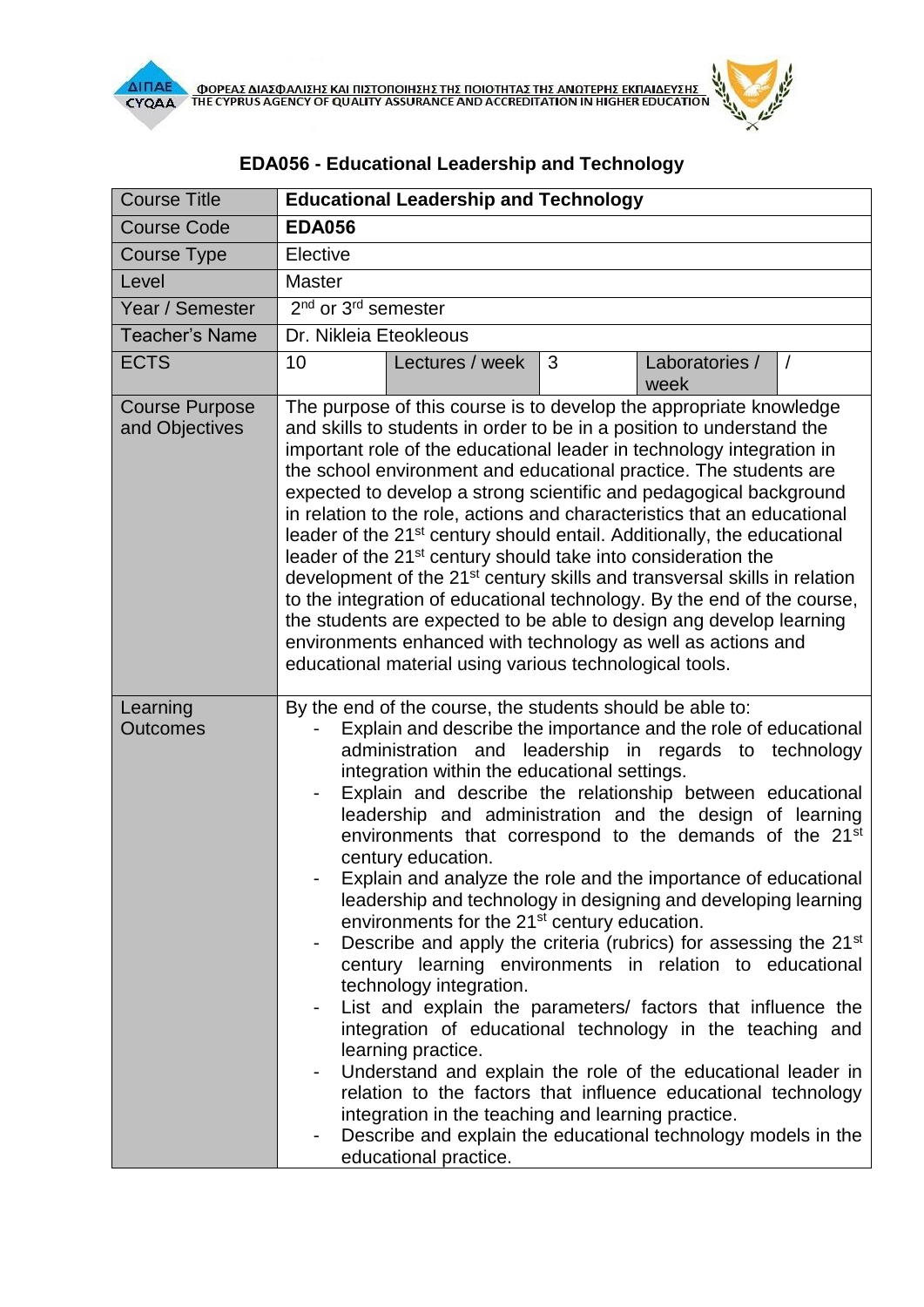



|                         | Develop knowledge and skills in using various technological<br>tools                                                                                                                                                                                                                                                                                                                                                                                                                                                                                                                                                                                                                                                                                                                                                                                                                                                                                |
|-------------------------|-----------------------------------------------------------------------------------------------------------------------------------------------------------------------------------------------------------------------------------------------------------------------------------------------------------------------------------------------------------------------------------------------------------------------------------------------------------------------------------------------------------------------------------------------------------------------------------------------------------------------------------------------------------------------------------------------------------------------------------------------------------------------------------------------------------------------------------------------------------------------------------------------------------------------------------------------------|
|                         | Design and develop learning environments, educational<br>material and actions enhanced with technology.                                                                                                                                                                                                                                                                                                                                                                                                                                                                                                                                                                                                                                                                                                                                                                                                                                             |
| Prerequisites           | Required<br>$\prime$<br>$\prime$                                                                                                                                                                                                                                                                                                                                                                                                                                                                                                                                                                                                                                                                                                                                                                                                                                                                                                                    |
|                         | Course content includes the following units:                                                                                                                                                                                                                                                                                                                                                                                                                                                                                                                                                                                                                                                                                                                                                                                                                                                                                                        |
| <b>Course Content</b>   | Introduction to the theorical framework that describes the<br>relation between Educational Technology and Educational<br>Leaderhsip.                                                                                                                                                                                                                                                                                                                                                                                                                                                                                                                                                                                                                                                                                                                                                                                                                |
|                         | 21 <sup>st</sup> century skills and transversal skills and their relationship to<br>$\bullet$<br>educational technology.                                                                                                                                                                                                                                                                                                                                                                                                                                                                                                                                                                                                                                                                                                                                                                                                                            |
|                         | European framework for the development of digital<br>competences for educators and citizens (DigComp & Digital<br>Citizenship).                                                                                                                                                                                                                                                                                                                                                                                                                                                                                                                                                                                                                                                                                                                                                                                                                     |
|                         | Parameters that influence the integration of educational<br>technology in the educational practice and specifically the role<br>of the educational leader.                                                                                                                                                                                                                                                                                                                                                                                                                                                                                                                                                                                                                                                                                                                                                                                          |
|                         | Skills and characteristics of a 21 <sup>st</sup> century educational leader in<br>$\bullet$<br>promoting and enhancing educational technology integration.                                                                                                                                                                                                                                                                                                                                                                                                                                                                                                                                                                                                                                                                                                                                                                                          |
|                         | Technological tools categories that can be employed by the<br>$\bullet$<br>educational leader in his/her profession for numerous purposes<br>within the teaching and learning practice.                                                                                                                                                                                                                                                                                                                                                                                                                                                                                                                                                                                                                                                                                                                                                             |
|                         | Use and employment of various technological tools – new<br>$\bullet$<br>emerging technology tools.                                                                                                                                                                                                                                                                                                                                                                                                                                                                                                                                                                                                                                                                                                                                                                                                                                                  |
|                         | Selection criteria and rubrics to choose the appropriate<br>$\bullet$<br>technological tools.                                                                                                                                                                                                                                                                                                                                                                                                                                                                                                                                                                                                                                                                                                                                                                                                                                                       |
|                         | Design and development of learning environments enhanced<br>with technology, actions and educational material employing<br>various technological tools and applications.                                                                                                                                                                                                                                                                                                                                                                                                                                                                                                                                                                                                                                                                                                                                                                            |
| Teaching<br>Methodology | The teaching consists of lectures that we will introduce participants to<br>the key concepts of the course in regards to contemporary issues of<br>educational technology integration within educational administration<br>and learning practices. Subsequently, the course is organized through<br>group discussions and presentations regarding the concepts under<br>investigation. Additionally, various examples through articles and case<br>studies are presented and discussed through in-classroom hands-on<br>activities. The students are expected to study, understand the use and<br>employ various tools and applications related to the issues examined;<br>design and develop lesson plans and educational material where those<br>tools are used (micro-teaching) and present them in class. The<br>students are also expected to study, present and critically discuss<br>academic articles regarding the concepts of the course. |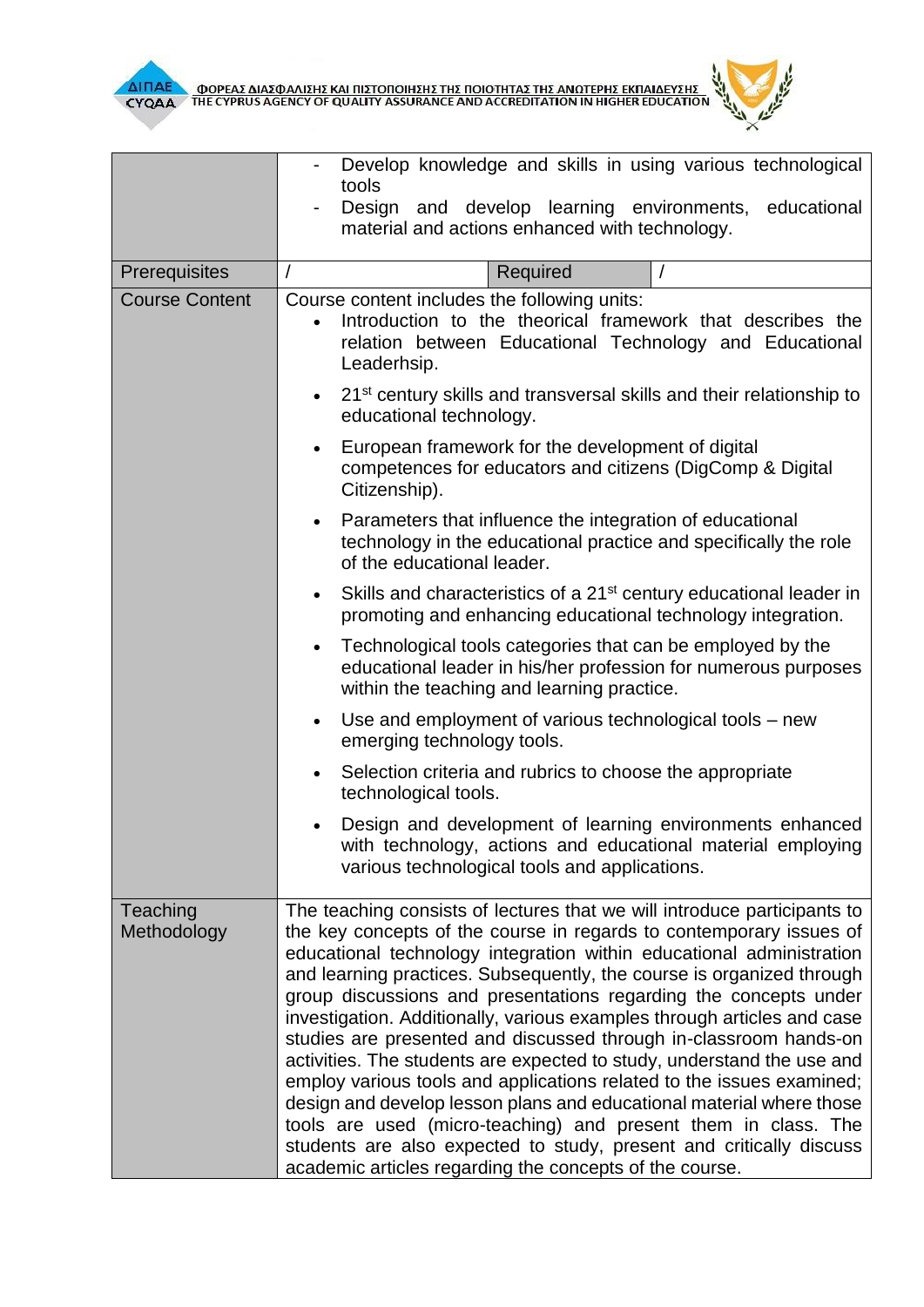

 $\overline{\phantom{0}}$ 



| <b>Bibliography</b> | <b>Greek Literature</b>                                                                                                                                                                                                                                    |
|---------------------|------------------------------------------------------------------------------------------------------------------------------------------------------------------------------------------------------------------------------------------------------------|
|                     | Roblyer. M.D. & Doering A. H. (2016). Εκπαιδευτική Τεχνολογία και<br>Διδασκαλία. Εκδοτικός Οίκος Ιών.                                                                                                                                                      |
|                     | Jonassen, D., Howland, J., Marra, M.R., and Crismond, D. (2011).<br>Ουσιαστική μάθηση με την τεχνολογία. Μέθεξις.                                                                                                                                          |
|                     | Καπανιάρης, Α., & Παπαδημητρίου, Ε. (2012). Πληροφοριακός<br>Γραμματισμός στο Νέο Ψηφιακό Σχολείο. Εκδόσεις Ζήτη.                                                                                                                                          |
|                     | Κυριαζής, Σ. Α., Ψυχάρης, Σ. & Κορρές, Κ. (2012). Η διδασκαλία και<br>μάθηση των θετικών επιστημών με τη βοήθεια του υπολογιστή.<br>Παπαζήση, Αθήνα.                                                                                                       |
|                     | Νικολοπούλου, Κ. (2009). Οι τεχνολογίες της πληροφορίας και των<br>επικοινωνιών στην προσχολική εκπαίδευση - Ένταξη, χρήση και<br>αξιοποίηση. Εκδόσεις Πατάκη                                                                                              |
|                     | Πρέζας, Β. (2003). Θεωρίες μάθησης και εκπαιδευτικό λογισμικό.<br>Κλειδάριθμός, Αθήνα.                                                                                                                                                                     |
|                     | Ψυχάρης, Σ. (2011). Η μοντελοποίηση και οι θεωρίες μάθησης στις<br>τεχνολογίες πληροφορίας και επικοινωνίας (ΤΠΕ) στην εκπαίδευση.<br>Παπαζήση, Αθήνα.                                                                                                     |
|                     |                                                                                                                                                                                                                                                            |
|                     | <b>English Literature</b><br>Jonassen, D. H. (1999a). Computer as Mindtools in Schools:<br><b>Engaging Critical Thinking, (2nd ed.). Colombus, OH: Prentice Hall.</b>                                                                                      |
|                     | Jonassen, D. H. (1999b). Designing Constructivist Learning<br><b>Environments. (Chapter 10).</b> In C. Reigeluth (Eds.), <i>Instructional</i><br>Design Theories and Models: A new paradigm of Instructional Theory<br>(pp. 215-239). Mahwah, NJ: Erlbaum. |
|                     | McLeod, S., & Lehmann, C. (2013). What school leaders need to<br>know about Digital Technologies and Social Media. Jossey-Bass.                                                                                                                            |
|                     | Newby, J.T., Stepich, A.D., Lehman, D.J., & Russel, D.J. (2009).<br>Εκπαιδευτική Τεχνολογία για διδασκαλία και μάθηση. Επίκεντρο,<br>Αθήνα.                                                                                                                |
|                     | Richardson. W. (2010). Blogs, Wikis, Podcasts and other powerful<br>Web-tools for classrooms. Corwin Press                                                                                                                                                 |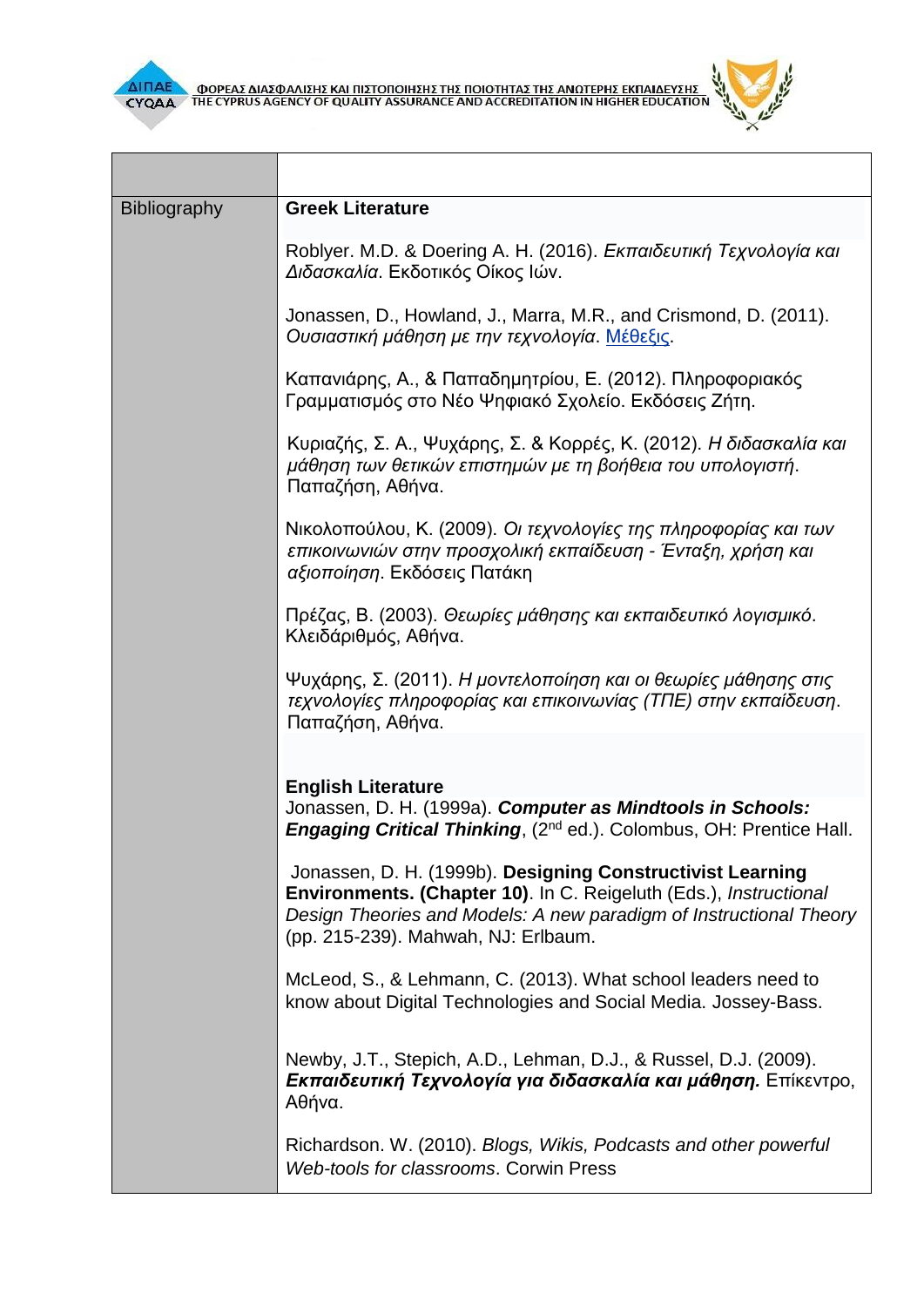**CONTRACTOR** 

|            | Richey, C. R. (2013). Encyclopedia of Terminology for Educational<br>Communications and Technology. Springer.                                                                                                                                                                                                                                                                                                                                                                                                                              |
|------------|--------------------------------------------------------------------------------------------------------------------------------------------------------------------------------------------------------------------------------------------------------------------------------------------------------------------------------------------------------------------------------------------------------------------------------------------------------------------------------------------------------------------------------------------|
|            | Murphy, J. (2002). The Educational Leadership Challenge:<br>Redefining Leadership for the 21st Century (National Society for the<br>Study of Education Yearbooks. University of Chicago Press.                                                                                                                                                                                                                                                                                                                                             |
|            | <b>Additional references</b><br>Collection of scientific articles in Greek and English                                                                                                                                                                                                                                                                                                                                                                                                                                                     |
|            | <b>Additional sources</b><br>https://ec.europa.eu/jrc/en/digcomp/digital-competence-framework),<br>https://ec.europa.eu/jrc/en/digcompedu<br>https://ec.europa.eu/education/schools-go-digital_en<br>https://ec.europa.eu/jrc/en/digcomp/digital-competence-framework<br>http://ats2020.eu,<br>http://www.pi.ac.cy/ats2020<br>http://www.pi.ac.cy/mentep<br>http://mentep-sat-runner.eun.org<br>https://eur-lex.europa.eu/legal<br>content/EL/TXT/PDF/?uri=CELEX:52018DC0022&from=EN<br>https://ec.europa.eu/digital-single-market/en/desi |
|            | Journals (indicative list)                                                                                                                                                                                                                                                                                                                                                                                                                                                                                                                 |
|            | The course's bibliography is regularly updated with recent papers from<br>journals such as:                                                                                                                                                                                                                                                                                                                                                                                                                                                |
|            | International Journal of Educational Management<br>Journal of Educational Administration<br>Leading & Managing<br>Educational Management, Administration and Leadership<br><b>Educational Administration Quarterly</b><br>International Studies in Educational Administration<br>School Leadership & Management<br>-<br>Journal of Educational Multimedia and Hypermedia<br>Journal of Interactive Learning Research<br><b>Computers and Education</b><br><b>British Journal of Educational Technology</b>                                 |
| Assessment | The students will be evaluated based on the following parameters. The<br>assessment methods for the course are presented below along with<br>the value of each assessment towards the overall course grade:<br>1. Develop a report in order to present and critically discuss a<br>scientific article regarding the use educational technology<br>within educational leadership practices + presentation in class<br>(15%)                                                                                                                 |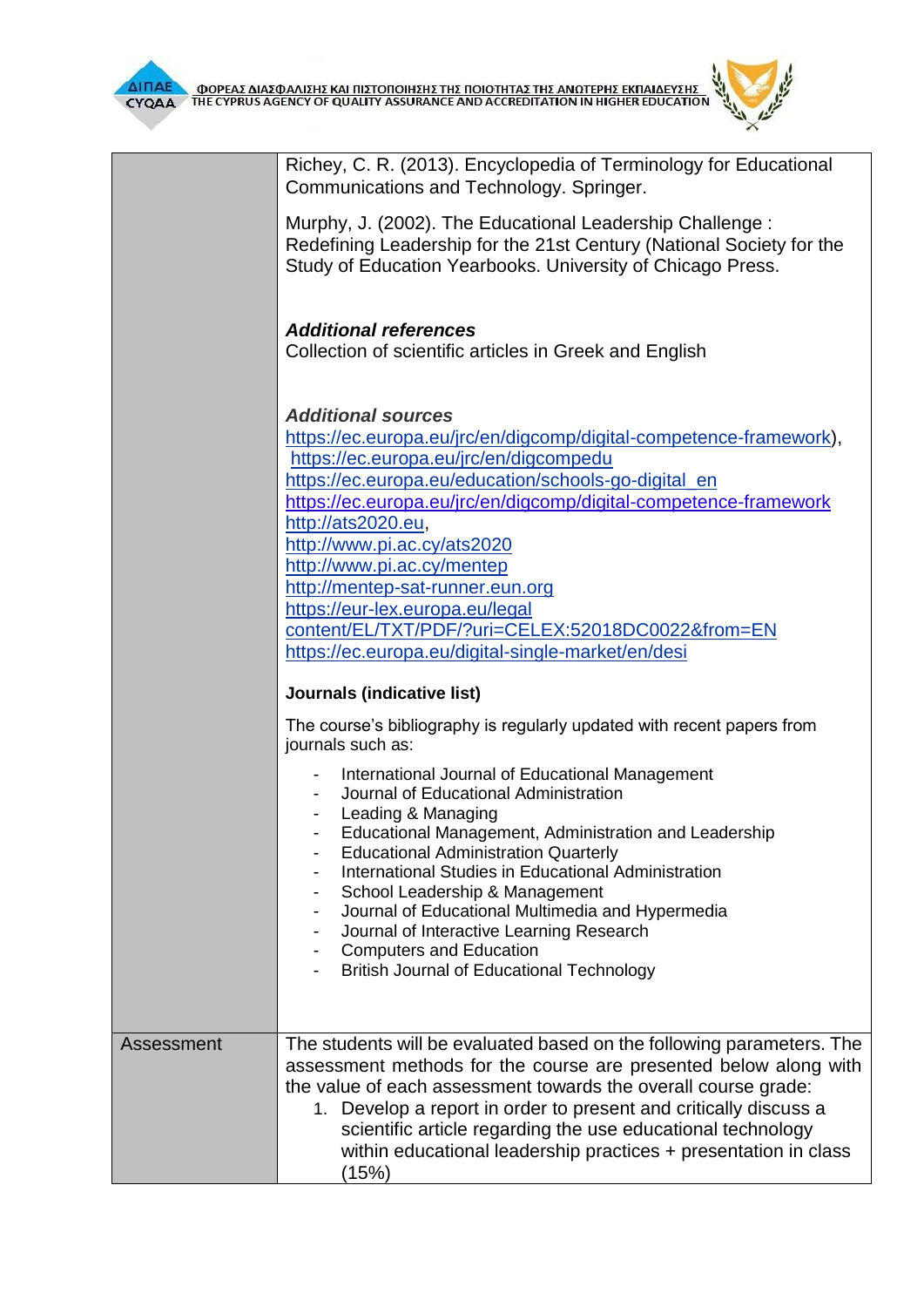

- 2. Exercises using various technological tools (15%)
- 3. Final Project (develop an integration plan where educational technology is integrated within specific school environment for various purposes such as: organization and administration purposes, preparation purposes, and as learning tools within the teaching and learning practice – development of actions and educational material) + presentation in class (20%)
- 4. Final Exam (50%)

## *Report and presentation of a scientific article (15%)*

The students are expected to develop **a report** where they need to present and critically examine and discuss a scientific article regarding the concepts under investigation. The students are given specific parameters and criteria to follow for the evaluation and the development of the report. The students are also expected to present their findings. The aforementioned contribute 10% towards students' grade. The instructor is providing students with the scientific articles.

## *Exercises using various technological tools (15%)*

The students are expected to learn how to use various technological tools in order to design and develop learning environments, actions and educational material within the educational leadership practice.

*Final project (integration plan for technology use within a school environment) + presentation in class (20%)*

The **final project and its presentation** in class counts 20% towards their final grade. The students are expected to develop an essay, an action plan/ a roadmap to suggest how to integrate technology at the school and classroom level employing various technological tools/ emerging technologies. The students are requested to take into consideration various parameters presented and discussed in the course, discussed in the literature and current educational trends and practices. The students are expected to develop an integration plan where educational technology is integrated within specific school environment for various purposes such as: organization and administration purposes, preparation purposes, and as learning tools within the teaching and learning practice – development of actions and educational material).

## *Final exam (50%)*

The **final exam** contributes 50% towards students' final grade and covers all the materials learned during the course. It covers all the materials addressed throughout the course. The students are expected to show that they can design and develop learning environments enhanced with contemporary and modern technological tools and applications as well as develop educational material employing these tools.